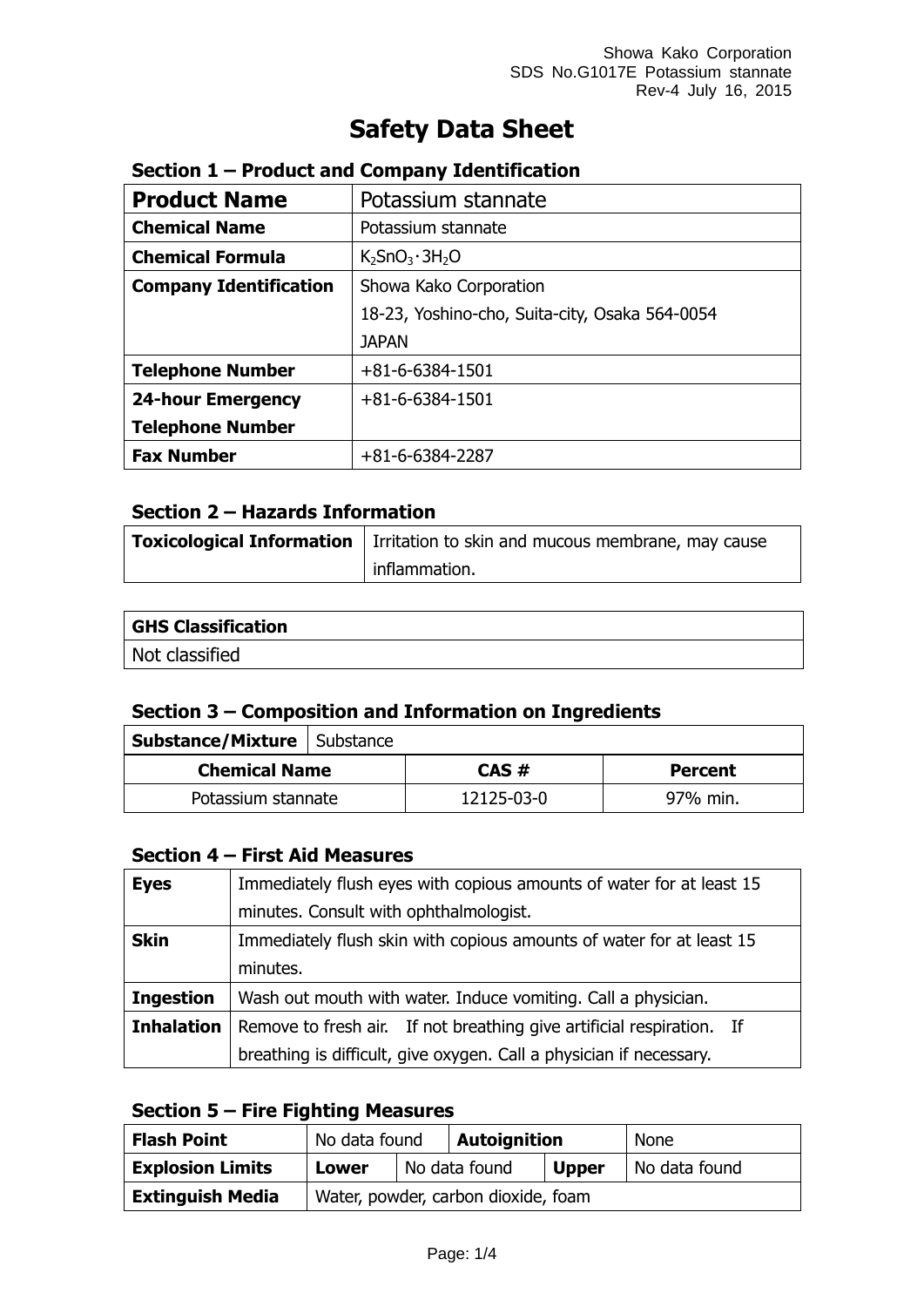| <b>Firefighting Instructions</b> | Avoid non-firefighting equipped personnel to enter. |
|----------------------------------|-----------------------------------------------------|
|                                  | Extinguish upwind from the fire wearing appropriate |
|                                  | protective gear.                                    |

#### **Section 6 – Accidental Release Measures**

| <b>Spills/Leaks</b> | Evacuate area. Wear self-contained breathing apparatus, rubber          |  |  |
|---------------------|-------------------------------------------------------------------------|--|--|
|                     | boots and heavy rubber gloves. Sweep up, place in a bag and hold for    |  |  |
|                     | waste disposal. Avoid raising dust. Ventilator area and wash spill site |  |  |
|                     | after material pickup is complete.                                      |  |  |

# **Section 7 – Handling and Storage**

| <b>Handling</b> | Wear appropriate protective gear. Do not contact with eyes, skin and on  |  |  |
|-----------------|--------------------------------------------------------------------------|--|--|
|                 | clothing. Do not inhale. Handle with care. Wash mouth and hand after     |  |  |
|                 | handling the material.                                                   |  |  |
| <b>Storage</b>  | Keep container tightly closed. Avoid such conditions as direct sunlight, |  |  |
|                 | high temperature, high humidity and high piling. Store indoor.           |  |  |

# **Section 8 – Exposure Controls, Personal Protection**

| <b>Engineering Controls</b>          | Facilities storing or utilizing the material should be equipped |  |  |
|--------------------------------------|-----------------------------------------------------------------|--|--|
|                                      | with an eye wash facilities and a safety shower. Use            |  |  |
|                                      | adequate ventilation to keep airborne concentrations low.       |  |  |
| <b>Exposure Limits</b>               | No data found                                                   |  |  |
| <b>Personal Protective Equipment</b> |                                                                 |  |  |
| <b>Eyes</b>                          | Safety goggles                                                  |  |  |
| <b>Skin</b>                          | Rubber gloves                                                   |  |  |
| <b>Clothing</b>                      | Protective clothing and rubber boots                            |  |  |
| <b>Respirators</b>                   | Anti-dust mask                                                  |  |  |

#### **Section 9 – Physical and Chemical Properties**

| <b>Physical State</b> | Crystalline powder |
|-----------------------|--------------------|
| <b>Appearance</b>     | White              |
| <b>Odor</b>           | <b>Odorless</b>    |
| <b>Boiling Point</b>  | No data found      |
| <b>Melting Point</b>  | No data found      |
| <b>Flash Point</b>    | No data found      |
| <b>Autoignition</b>   | <b>None</b>        |
| <b>Explosibility</b>  | <b>None</b>        |
| <b>Vapor Pressure</b> | No data found      |
| <b>Vapor Density</b>  | No data found      |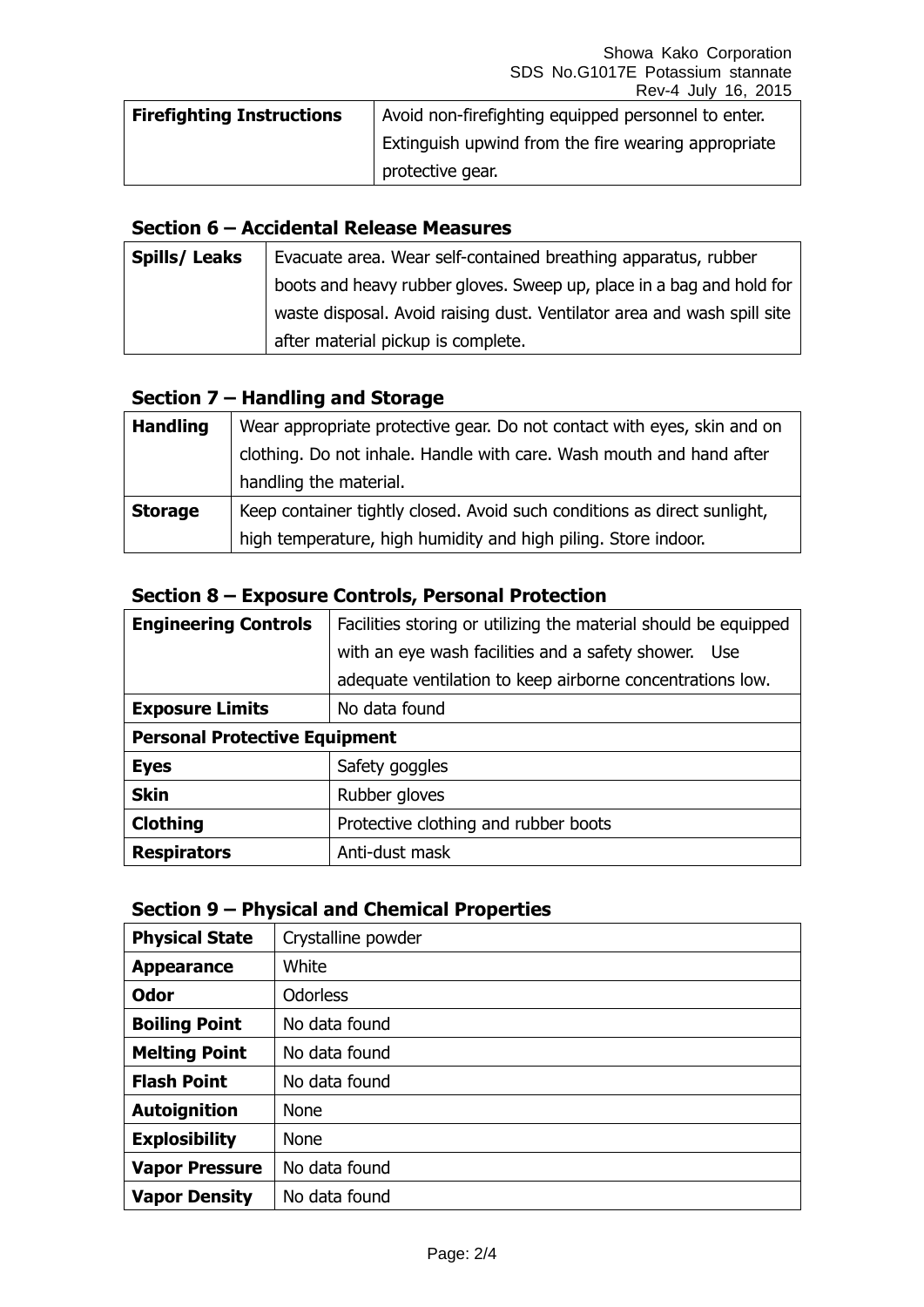| <b>Solubility</b> | Soluble in water 106.7 g/ 100 g (at 10°C), 110.5 g/ 100 g (at 20°C) |
|-------------------|---------------------------------------------------------------------|
|                   | Insoluble in alcohol and acetone                                    |

#### **Section 10 – Stability and Reactivity**

| <b>Stability</b>                             | Deliquescent (loses 3 molecules of crystal |
|----------------------------------------------|--------------------------------------------|
|                                              | water at 140°C when heated)                |
| <b>Conditions to avoid</b>                   | Direct sunlight, high temperature, high    |
|                                              | humidity and high piling                   |
| <b>Incompatibilities with Other Material</b> | No data found                              |
| <b>Hazardous Decomposition Product</b>       | No data found                              |
| <b>Hazardous Polymerization</b>              | Will not occur                             |

# **Section 11 – Toxicological information**

| <b>RTECS#</b>               | No data found                                     |  |
|-----------------------------|---------------------------------------------------|--|
| <b>LD50/LC50</b>            | Intravenous-mouse LD50: 178mg/ kg                 |  |
| Carcinogenicity             | No data found                                     |  |
| <b>Mutagenicity</b>         | No data found                                     |  |
| <b>Reproductive Effects</b> | No data found                                     |  |
| <b>Teratogenicity</b>       | No data found                                     |  |
| <b>Immunology</b>           | No data found                                     |  |
| <b>Irritation</b>           | May cause irritation to skin and mucous membrane. |  |

#### **Section 12 – Ecological Information**

| Ecotoxicity                            | No data found |
|----------------------------------------|---------------|
| Environmental Standard   No data found |               |

#### **Section 13 – Disposal Consideration**

| <b>Disposal Method</b>   | Federal (national), state or local laws and regulations will |  |
|--------------------------|--------------------------------------------------------------|--|
|                          | determine the proper waste disposal method.                  |  |
| <b>Regulation Method</b> | Federal (national), state or local laws and regulations      |  |

# **Section 14 – Transport Information**

| <b>Shipping Name</b> | Not applicable |
|----------------------|----------------|
| <b>Hazard Class</b>  | Not applicable |
| UN $#$               | Not applicable |
| <b>Packing Group</b> | Not applicable |

# **Section 15 – Regulatory Information**

|--|